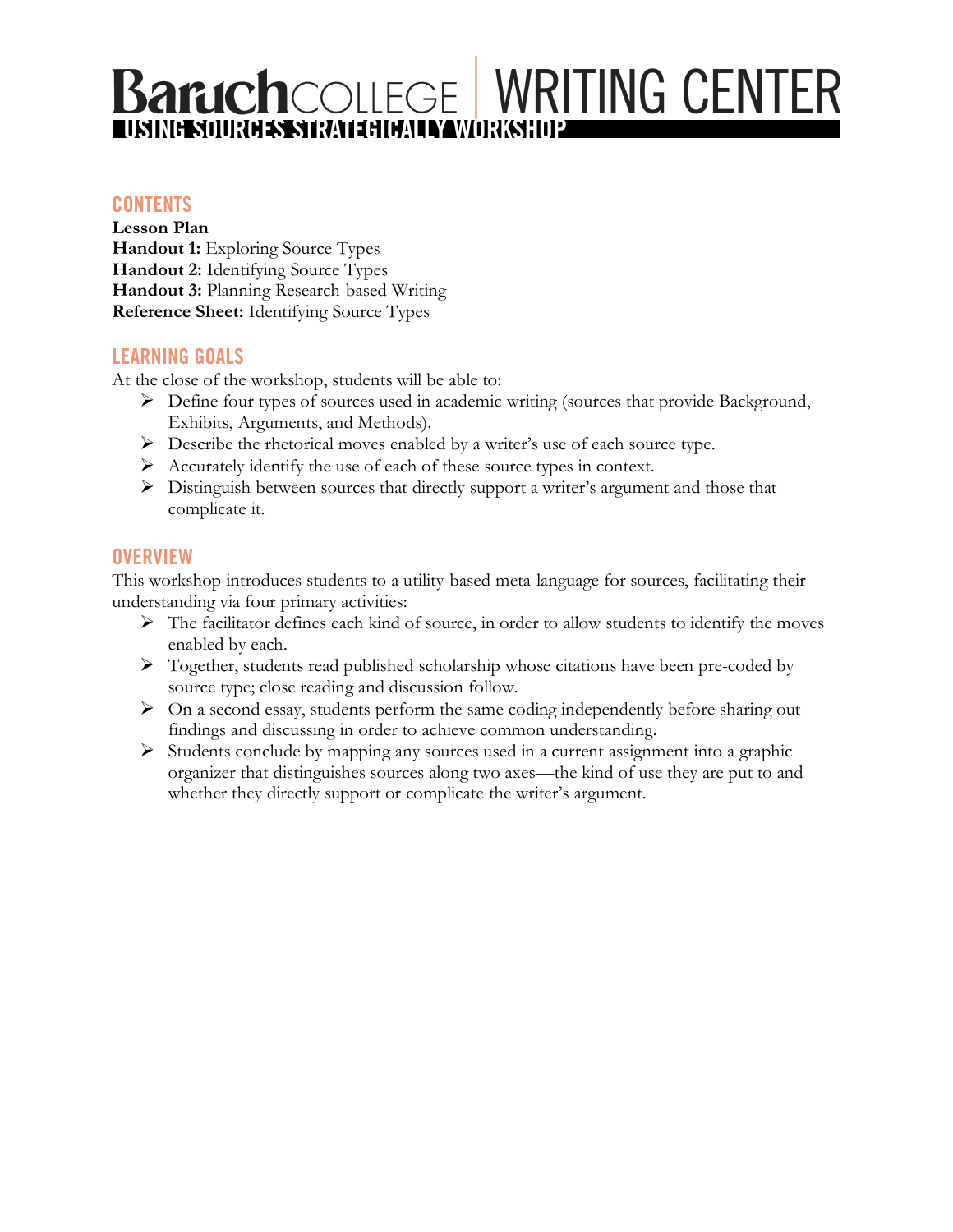## **LESSON PLAN**

#### **Part One: Describing Source Types**

1. **Begin by eliciting the meta-language most students will already know—that of "primary" and "secondary" sources.** Ask them to define these terms and generate examples of each. When the group has demonstrated familiarity, point out that these terms assume a source has an intrinsic, absolute character:

*A primary source seems to be born into the world a primary source, and will always stay a primary source. But what if I want to write about a secondary source as if it were a primary source? Let's say I'm writing a history paper about 20th century science education in the South. If I include passages from a science textbook used in Mississippi in the 1920s, am I using a secondary source or a primary source?* 

Segue the discussion toward a more flexible, utility-based model for typing sources.

2. **Use the whiteboard to reproduce the chart below.** For each source type, first introduce and define, then elicit students' expectations for the moves enabled by these sources. Assist them in achieving a comprehensive list in the second column.

| What it is                                                                                                                                                                                                                                                                                                                                                                                                    | What it does                                                                                                                                                                                                                                                                                 |
|---------------------------------------------------------------------------------------------------------------------------------------------------------------------------------------------------------------------------------------------------------------------------------------------------------------------------------------------------------------------------------------------------------------|----------------------------------------------------------------------------------------------------------------------------------------------------------------------------------------------------------------------------------------------------------------------------------------------|
| A background source generates context<br>by providing factual, generally undebatable<br>information like dates and definitions.                                                                                                                                                                                                                                                                               | Allows writers to narrate/describe<br>context or background<br>Lends concrete, specific evidence<br>$\bullet$<br>Two competing background sources<br>might raise a question or paradox                                                                                                       |
| An exhibit, much like a traditional primary<br>source, receives direct analysis from the<br>writer. Most exhibits are texts of some<br>kind-works of literature, letters,<br>pamphlets, transcripts, manifestos, etc. But<br>exhibits can also take other forms; when an<br>art historian scrutinizes a painting or a<br>sociologist analyzes survey data, the<br>painting and the dataset serve as exhibits. | Provides an object for close<br>reading/analysis, thereby generating<br>evidence for claims<br>Isolates specific examples or instances<br>$\bullet$<br>of wide phenomena, thereby enabling<br>the investigation of those trends<br>Enables independent analysis by a<br>$\bullet$<br>student |
| A writer includes an argument source in<br>order to present—and interact with—the<br>arguments of another thinker on a similar<br>subject. Those thinkers (usually scholars)<br>may support or conflict with the writer's<br>own argument.                                                                                                                                                                    | Garners authority by offering expert<br>$\bullet$<br>support of the writer's argument<br>Introduces counterargument<br>$\bullet$<br>Garners authority by demonstrating the<br>writer's knowledge of scholarly<br>conversations                                                               |
| A method source lends a framework—in<br>the form of a theory, concept, or<br>methodology/procedure—for the analysis<br>of exhibits. In the humanities and social                                                                                                                                                                                                                                              | • Structures analysis by defining its focus<br>Lends analytical rigor to analysis<br>$\bullet$<br>Reinvigorates stale conversations by<br>supplying new frameworks                                                                                                                           |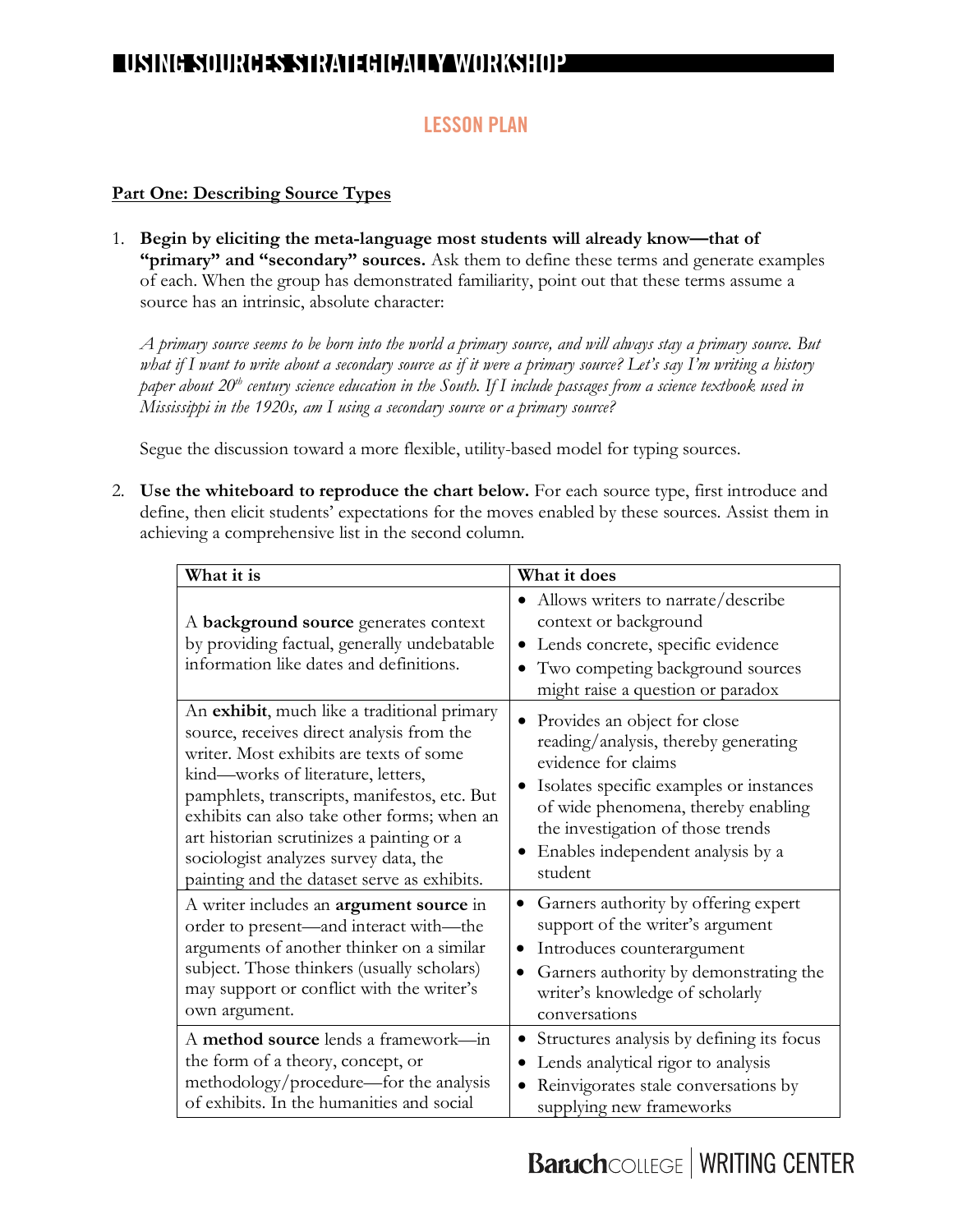| sciences, method sources might be used for $  \bullet \text{ By situation a writer in a theoretical}$<br>their theoretical framework. In the natural<br>sciences, they're more likely to lend an<br>actual methodology or experimental | school, helps demonstrate the writer's<br>knowledge of scholarly conversations |
|----------------------------------------------------------------------------------------------------------------------------------------------------------------------------------------------------------------------------------------|--------------------------------------------------------------------------------|
| procedure.                                                                                                                                                                                                                             |                                                                                |

### **Part Two: Identifying Source Types**

- 1. **Distribute Handout 1, "Exploring Source Types."** Briefly introduce the sample text:
	- Ø *This is a work of sociology that analyzes the portrayal of gender in the sitcom* King of Queens. (*I've excerpted sections of it to show you how these writers use background and argument sources and how they use a method source to frame their analysis of an exhibit.*)
	- $\triangleright$  Explain that all the sources have been typed in advance.
- 2. **Read the text aloud, a paragraph at a time.** Pause periodically to frame upcoming citations; to reflect on those just read; and to compare, contrast, and synthesize the various roles played by sources. Consider such questions as:
	- Ø *What kinds of framing language tends to appear around the argument sources in paragraphs 2, 3 and 4?*
	- Ø *What's the most important difference between the method source and the argument sources?*
	- Ø *How does the method source affect the writers' understanding of the exhibit?*
	- Ø *What work are the background sources enabling?*
- 3. **Distribute Handout 2, "Identifying Source Types."** Briefly introduce the sample text:
	- Ø *These passages come from an essay of environmental history. The environmentalist writer argues that "wilderness" and the ways we value it are more complicated (and problematic) than they look.*
	- $\triangleright$  Explain that the sources/citations have been bolded, as with the first text, but not typed.
- 4. **Provide students time to read the sample independently, asking them to categorize each source Cronon uses.**
	- $\triangleright$  Emphasize that they may need to look at Cronon's footnotes.
	- Ø Review the **Reference Sheet** as they work.
- 5. **Ask students to share their findings.** Facilitate consensus as you record on the whiteboard:

| Source       | Type     | Allows Cronon to                                                                   |
|--------------|----------|------------------------------------------------------------------------------------|
| Muir         | E        | • Present a specific example of a wide cultural phenomenon                         |
|              |          | • Generate evidence                                                                |
| $\cdots$     | $\cdots$ | $\cdots$                                                                           |
| McKibbin   A |          | • Gain authority by introducing a counterargument he will<br>acknowledge and rebut |

6. Elicit understanding of "supporting" sources and "complicating" ones. Note, for example, how Cronon challenges his argument source in ways the writers of Handout 1 do not.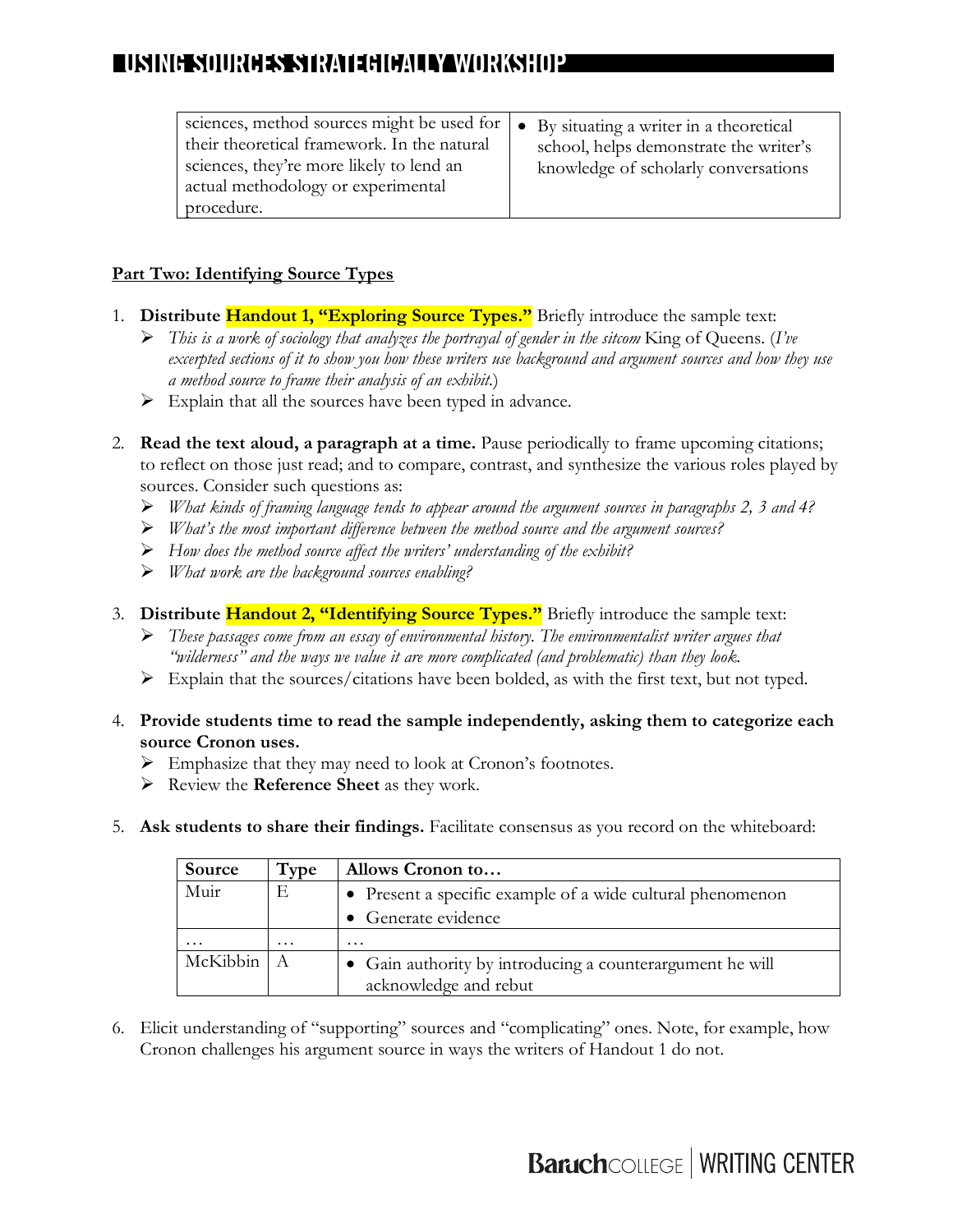### **Part Three: Planning Research-based Writing**

- 1. **Distribute Handout 3, "Planning Research-based Writing."** Review it as a full group, observing that complicating sources tend to be exhibits or arguments, not methods or background. (Though these last are not unheard of.)
- 2. **Ask students to map any sources they've obtained.**
- 3. **Wrap-up.** Invite students to discuss their plans, utilizing the group to articulate necessary next research steps, roles that remain unfilled, etc.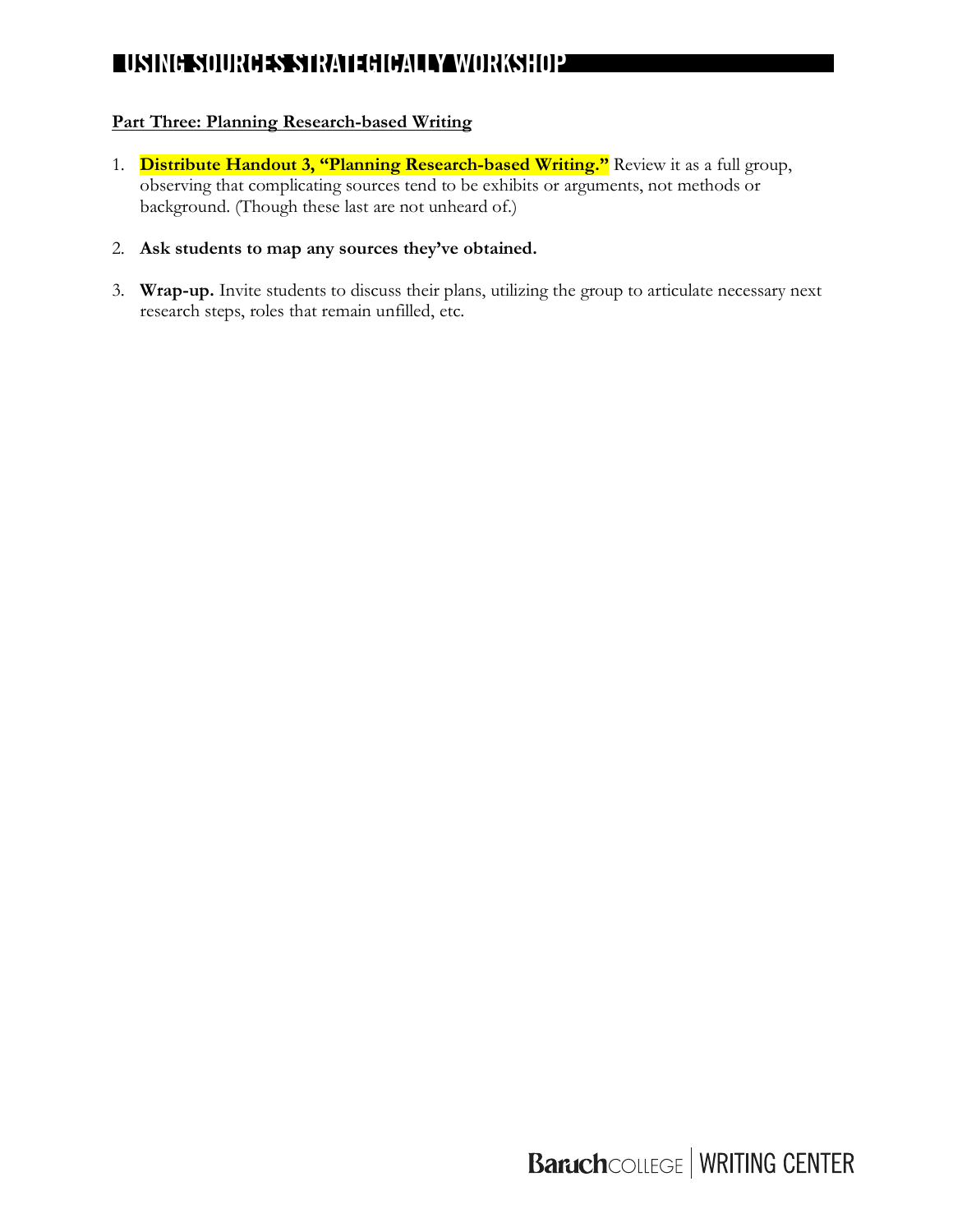## **EXPLORING SOURCE TYPES**

*from* "Beauty and the Patriarchal Beast"\*

…A number of recent situation comedies depict smart, witty, and attractive women who are married to inept, overweight, and immature men. As *New York Times* critic Richard Marin observes, "[A]ll family sitcoms—virtually all sitcoms now—are about a fat guy with a hot wife" (2)….Marin leaves an important question unanswered—"Whose fantasy of the American family is this: men's, women's or both?" (2). Here is where this analysis begins. What gender ideology is presented in these sitcoms? Why do we find these gender constellations funny?

This study takes a closer look at the gender portrayals in *The King of Queens* (1998–2007) and *According to Jim* (2001–07), two typical examples of this genre. While the apparent role reversal suggests that the wives on the shows represent liberated women, a detailed analysis renders a more problematic reading: this type of sitcom actually reinforces the same patriarchal ideology reflected by *I Love Lucy* more than fifty years ago….

…Several scholars have pointed out the unique gender constellations in U.S. sitcoms. Patricia Mellencamp examines how the situation comedy genre historically served to "contain women" (70). Focusing on two shows from the 1950s, Mellencamp explains how both Gracie (Gracie Allen) on *The George Burns and Gracie Allen Show* and Lucy on *I Love Lucy* seem to rebel against male dominance, pointing out that Gracie often ignores George (George Burns) and that Lucy is always disobeying Ricky. Women often succeed in the narratives of each episode, as when it is discovered that one of Gracie's improbable stories is true or when Lucy humiliates Ricky during one of his performances. Despite this, however, Mellencamp finds that "shifts between narrative and comic spectacle," central characteristics of the sitcom genre, serve to downplay the issue of the "repressive conditions of the 1950s" (73). Thus, the humor in these shows functions to replace female "anger, if not rage, with pleasure" (73).

Despite this discursive containment of women in early sitcoms, it is striking that over time the genre seems to have worked out a peculiar representation of men. Fathers and husbands in situation comedies often play by different rules than men on other kinds of television shows. For example, Muriel Cantor writes, "The dominating, authoritative male, so common in other genres, is rarely found in domestic comedies" (276). According to her, domestic comedies do not feature "macho men" because the major theme of domestic comedies since the 1950s has been "the myth of female dominance and breakdown of male authority" (283). The central reason for this story line might be that women are the target audience of domestic comedies (Cantor 275).

Richard Butsch adds the important category of class to this analysis when he compares the portrayal of working-class fathers and middle-class fathers in situation comedies. He notes that from the 1950s to the 1990s, the common sitcom working-class father is often an "inept bumbler and even a buffoon" (391). In most working-class sitcoms from this time frame, it is commonplace that the stereotypically stupid and immature protagonist gets himself into a predicament, which his wife helps him solve. Working-class wives are "typically portrayed as more intelligent, rational, sensible, responsible, and mature than their husbands or fathers" (Butsch 391). However, middleMarin, p. 2: **Argument**

Mellencamp, p. 70 and 73: **Argument**

Cantor, p. 275-6 and 283: **Argument**

Butsch, p. 391 and 394: **Argument**

 <sup>\*</sup> Walsh, K., E. Fürsich, and B. Jefferson. "Beauty and the Patriarchal Beast: Gender Role Portrayals in Sitcoms Featuring Mismatched Couples." *Journal of Popular Film & Television* 36.3 (2008): 123-132.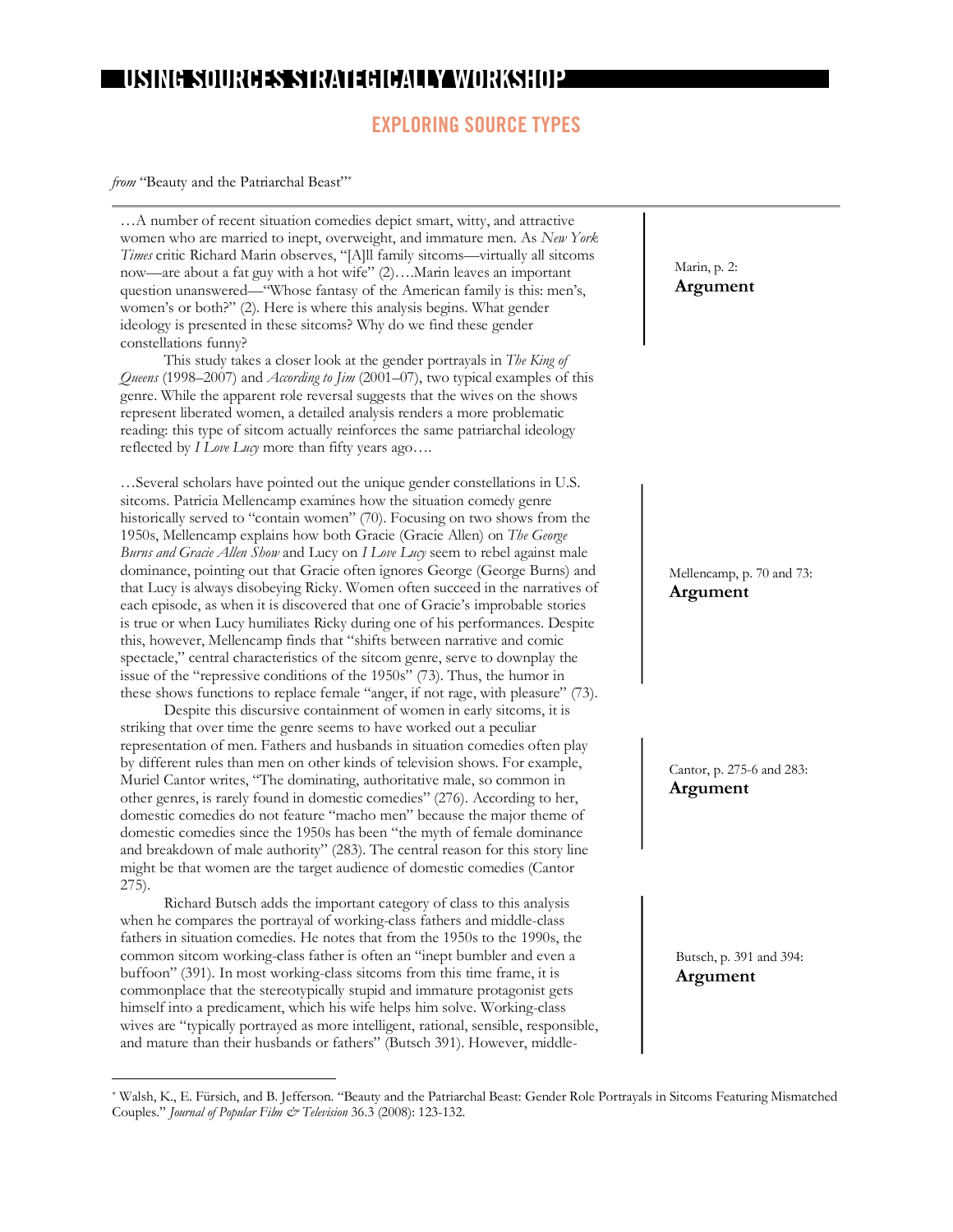class sitcoms tend to portray successful and mature fathers. If any character on the show becomes the target of humor, it is the wife (Butsch 394)….

…New episodes of *The King of Queens* aired on CBS from September 1998 through May 2007. The show, which was co-created by Michael Weithorn and David Litt, currently runs in off- network syndication on several channels including TBS. Weithorn recalls having trouble selling the show to writers and executives, who expressed concern that if Doug was just a truck driver, "people [would] find him a loser" (qtd. in "With Blue Collar" 8). Weithorn disagreed, claiming, "[F]or a couple to have their own house, for [the husband] to have a union job, he's living the American dream" (qtd. in "With Blue Collar" 8)….Completing nine successful seasons in 2007, *The King of Queens* was a hit with prime-time audiences and has consistently performed well in offnetwork syndication (Frankel A2)….

…In a typical *King of Queens* episode, what Seymour Chatman calls the "satellite narratives" or minor events of the plot (qtd. in Rybacki and Rybacki 113) portray Carrie as dominant: she orders Doug around, threatens him, corrects his mistakes, and makes fun of his obesity. Conversely, the "kernel narratives" or major plot events (Rybacki and Rybacki 118) reveal that Doug is in charge. Doug routinely goes against what Carrie asks of him, and then he lies or tricks her, not respecting her enough to tell her the truth. In the end, Carrie feels guilty, admits she is wrong, or easily forgives Doug so that he never has to feel bad about his behavior.

In the "Bun Dummy" episode, several satellite narratives demonstrate Carrie's dominance over Doug. Carrie's superior looks are often emphasized by the jokes that she makes about Doug's laziness and weight. In one scene, she tells him that she must not have seen a movie he is talking about because, unlike him, she does not watch "112 hours of TV a week." Seconds later, after he makes fun of her hairstyle, she points out that he might like her bun better if it "had powdered sugar on it."…

…Although Carrie appears dominant in these minor plot events, the kernel narratives within the "Bun Dummy" episode show that Doug tricks Carrie, that she submits to his requests, and that he is correct about the whole situation.

"With Blue Collar," p. 8: **Background**

Frankel, p. A2: **Background**

Rybacki and Rybacki, p. 113: **Method**

Rybacki and Rybacki, p. 118: **Method**

"Bun Dummy" episode: **Exhibit**

#### Works Cited

 $\overline{\phantom{a}}$  , where  $\overline{\phantom{a}}$  , where  $\overline{\phantom{a}}$  , where  $\overline{\phantom{a}}$ 

<sup>&</sup>quot;Bun Dummy." By Chris Downey and Tony Sheehan. Dir. Rob Schiller. *The King of Queens*. CBS. 29 April 2002.

Butsch, Richard. "Class and Gender in Four Decades of Television Situation Comedy: Plus Ça Change." *Critical Studies in Mass Communication* 9.4 (1992): 387–99.

Cantor, Muriel G. "Prime-Time Fathers: A Study in Continuity and Change." *Critical Studies in Mass Communication* 7.3 (1990): 275–85. Frankel, Daniel. "Off-net Windfall Proves Everybody Loves 'King.'" *Daily Variety* 9 April 2007: A2.

Marin, Richard. "Beta Male; Father Eats Best." *New York Times* 26 Sept. 2004, late ed., sec. 9: 2.

Mellencamp, Patricia. "Situation Comedy, Feminism, and Freud: Discourses of Gracie and Lucy." *Feminist Television Criticism: A Reader.*  Ed. Charlotte Brunsdon, Julie D'Acci, and Lynn Spigel. New York: Oxford UP, 1997. 60–73.

Rybacki, Karyn, and Donald Rybacki. "The Narrative Approach." *Communication Criticism: Approaches and Genres.* Belmont: Wadsworth, 1991. 106–29.

<sup>&</sup>quot;With Blue Collar Charm, 'The King of Queens' Works." *Hollywood Reporter* 25 Aug. 2003: 8.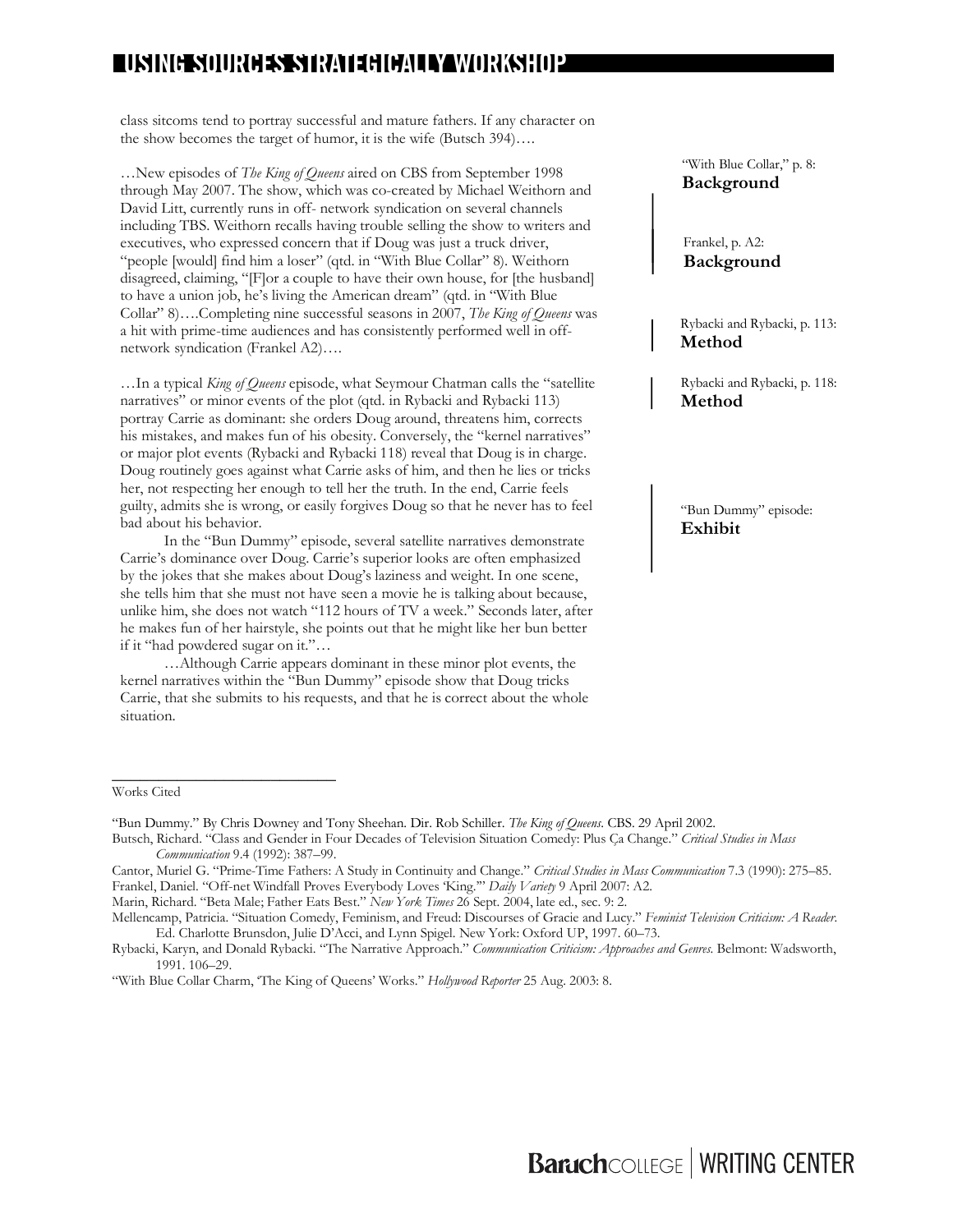### **IDENTIFYING SOURCE TYPES**

*from* "The Trouble with Wilderness"\*

The time has come to rethink wilderness.

This will seem a heretical claim to many environmentalists, since the idea of wilderness has for decades been a fundamental tenet—indeed, a passion—of the environmental movement, especially in the United States. For many Americans wilderness stands as the last remaining place where civilization, that all too human disease, has not fully infected the earth.…

But is it? The more one knows of its peculiar history, the more one realizes that wilderness is not quite what it seems. Far from being the one place on earth that stands apart from humanity, it is quite profoundly a human creation—indeed, the creation of very particular human cultures at very particular moments in human history.…

As late as the eighteenth century, the most common usage of the word "wilderness" in the English language referred to landscapes that generally carried adjectives far different from the ones they attract today. **To be a wilderness then was to be "deserted," "savage," "desolate," "barren" in short, a "waste," the word's nearest synonym.1**…But by the end of the nineteenth century, all this had changed. The wastelands that had once seemed worthless had for some people come to seem almost beyond price….**When John Muir arrived in the Sierra Nevada in 1869, he would declare, "No description of Heaven that I have ever heard or read of seems half so**  fine."<sup>2</sup>...The sources of this rather astonishing transformation were many, but for the purposes of this essay they can be gathered under two broad headings: the sublime and the frontier. Of the two, the sublime is the older and more pervasive cultural construct, being one of the most important expressions of that broad transatlantic movement we today label as romanticism…

**In the theories of Edmund Burke, Immanuel Kant, William Gilpin, and others, sublime landscapes were those rare places on earth where one had more chance than elsewhere to glimpse the face of God.3** Romantics had a clear notion of where one could be most sure of having this experience. Although God might, of course, choose to show Himself anywhere, He would most often be found in those vast, powerful landscapes where one could not help feeling insignificant and being reminded of one's own mortality. Where were these sublime places? The eighteenth century catalog of their locations feels very familiar, for we still see and value landscapes as it taught us to do. God was on the mountaintop, in the chasm, in the waterfall, in the thundercloud, in the rainbow, in the sunset. One has only to think of the sites that Americans chose for their first national parks—Yellowstone, Yosemite, Grand Canyon, Rainier, Zion—to realize that virtually all of them fit one or more of these categories. Less sublime landscapes simply did not appear worthy of such protection; **not until the 1940s, for instance, would the first swamp be honored, in Everglades National Park, and to this day there is no national park in the grasslands.4**

Among the best proofs that one had entered a sublime landscape was the emotion it evoked. For the early romantic writers and artists who first

**1 \_\_\_\_\_\_\_\_\_\_\_\_\_\_\_**

**\_\_\_\_\_\_\_\_\_\_\_\_\_\_\_ 3 2 \_\_\_\_\_\_\_\_\_\_\_\_\_\_\_ 4 \_\_\_\_\_\_\_\_\_\_\_\_\_\_\_**

 <sup>\*</sup> Cronon, William. "The Trouble with Wilderness; or, Getting Back to the Wrong Nature." *Uncommon Ground: Rethinking the Human Place in Nature.* Ed. William Cronon. New York: W.W. Norton, 1996. 69-90.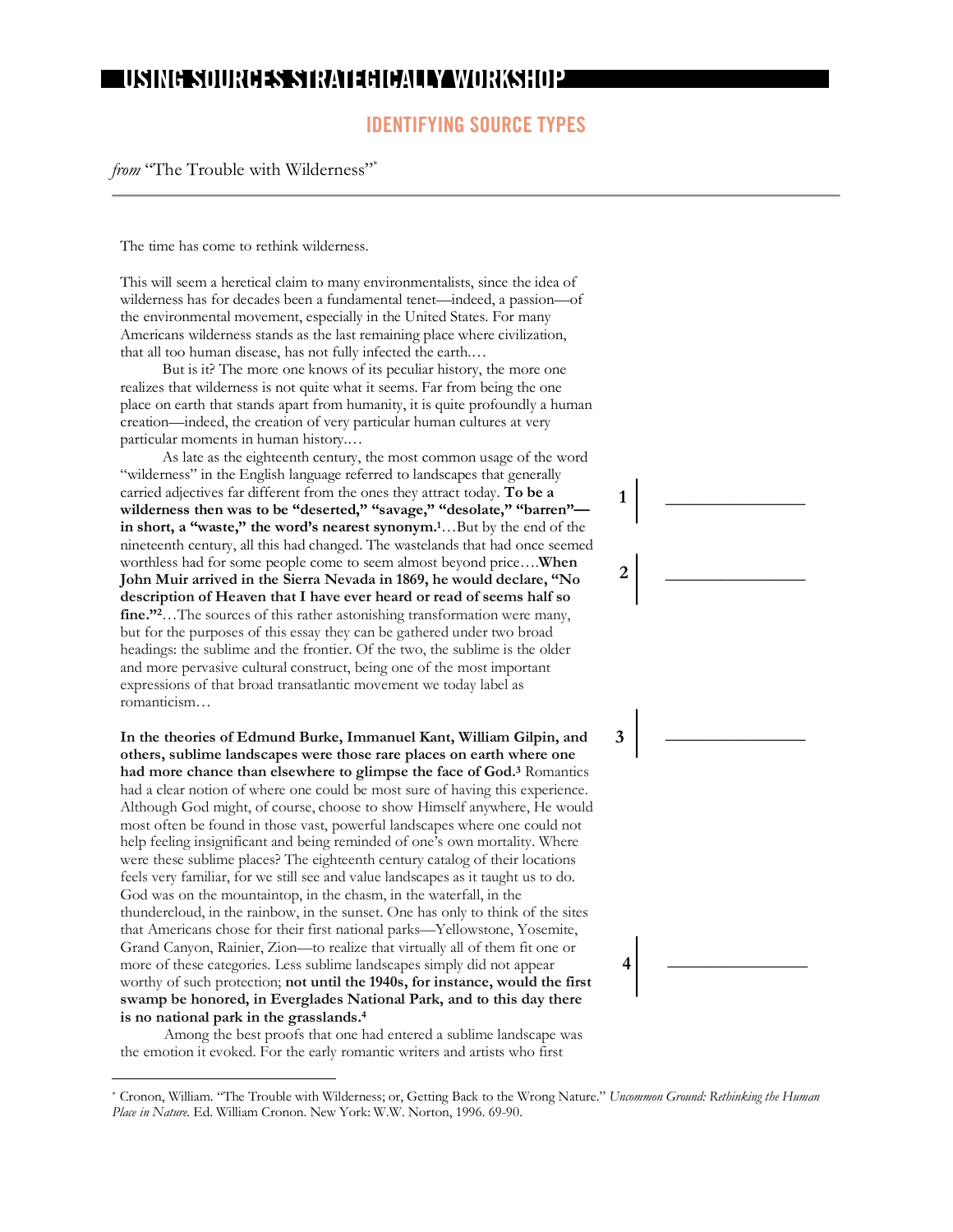began to celebrate it, the sublime was far from being a pleasurable experience. The classic description is that of William Wordsworth as he recounted climbing the Alps and crossing the Simplon Pass in his autobiographical poem "The Prelude." There, surrounded by crags and waterfalls, the poet felt himself literally to be in the presence of the divine—and experienced an emotion remarkably close to terror:

> **The immeasurable height Of woods decaying, never to be decayed, The stationary blasts of waterfalls, And in the narrow rent at every turn Winds thwarting winds, bewildered and forlorn, The torrents shooting from the clear blue sky, The rocks that muttered close upon our ears, Black drizzling crags that spake by the way-side As if a voice were in them, the sick sight And giddy prospect of the raving stream, The unfettered clouds and region of the Heavens, Tumult and peace, the darkness and the light Were all like workings of one mind, the features Of the same face, blossoms upon one tree; Characters of the great Apocalypse, The types and symbols of Eternity, Of first, and last, and midst, and without end.5**

This was no casual stroll in the mountains, no simple sojourn in the gentle lap of nonhuman nature. What Wordsworth described was nothing less than a religious experience, akin to that of the Old Testament prophets as they conversed with their wrathful God. The symbols he detected in this wilderness landscape were more supernatural than natural, and they inspired more awe and dismay than joy or pleasure. No mere mortal was meant to linger long in such a place, so it was with considerable relief that Wordsworth and his companion made their way back down from the peaks to the sheltering valleys.…

…Perhaps the most suggestive example of the way that wilderness thinking can underpin other environmental concerns has emerged in the recent debate about "global change." In 1989 the journalist Bill McKibben published a book entitled *The End of Nature*, in which **he argued that the prospect of global climate change as a result of unintentional human manipulation of the atmosphere means that nature as we once knew it no longer exists.6** Whereas earlier generations inhabited a natural world that remained more or less unaffected by their actions, our own generation is uniquely different. We and our children will henceforth live in a biosphere completely altered by our own activity, a planet in which the human and the natural can no longer be distinguished, because the one has overwhelmed the other. **In McKibben's view, nature has died, and we are responsible for killing it. "The planet," he declares, "is utterly different now."7**

But such a perspective is possible only if we accept the wilderness premise that nature, to be natural, must also be pristine—remote from humanity and untouched by our common past. In fact, everything we know about environmental history suggests [the opposite—]that people have been manipulating the natural world on various scales for as long as we have a record of their passing.

**5**

**\_\_\_\_\_\_\_\_\_\_\_\_\_\_\_**

**\_\_\_\_\_\_\_\_\_\_\_\_\_\_\_**

**6 7**

 $\overline{\phantom{a}}$  , where  $\overline{\phantom{a}}$  , where  $\overline{\phantom{a}}$  , where  $\overline{\phantom{a}}$ <sup>1</sup> "Wilderness." *Oxford English Dictionary*.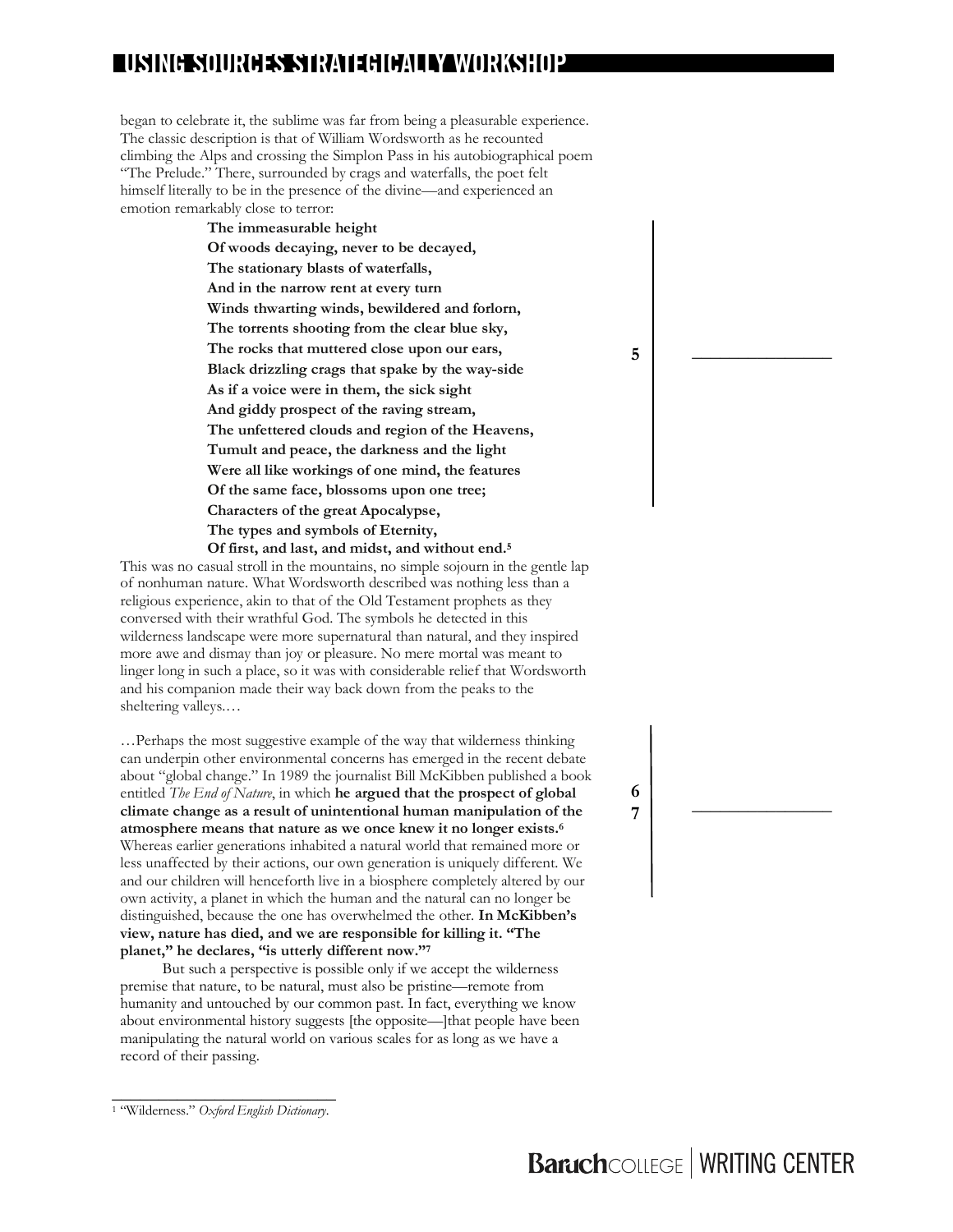<sup>2</sup> John Muir, My First Summer in the Sierra (1911), reprinted in *John Muir: The Eight Wilderness Discovery Books* (London, England: Diadem; Seattle, Washington: Mountaineers, 1992), p. 211.

<sup>3</sup> The classic works are Immanuel Kant, *Observations on the Feeling of the Beautiful and Sublime* (1764), trans. John T. Goldthwait (Berkeley: Univ. of California Press, 1960); Edmund Burke, *A Philosophical Enquiry into the Origin of Our Ideas of the Sublime and Beautiful*, ed. James T. Boulton (1958; Notre Dame, Indiana: Univ. of Notre Dame Press, 1968); William Gilpin, *Three Essays: On Picturesque Beauty; on* 

*Picturesque Travel; and on Sketching Landscape* (London, England, 1803).

<sup>4</sup> See Ann Vileisis, "From Wastelands to Wetlands" (unpublished senior essay, Yale Univ., 1989); Route, *National Parks*.

5 William Wordsworth, "The Prelude," bk. 6, in Thomas Hutchinson, ed., *The Poetical Works of Wordsworth* (London, England: Oxford Univ. Press, 1936), p. 536.

<sup>6</sup> Bill McKibben, *The End of Nature* (New York: Random House, 1989).

<sup>7</sup> McKibben, *The End of Nature*, p. 49.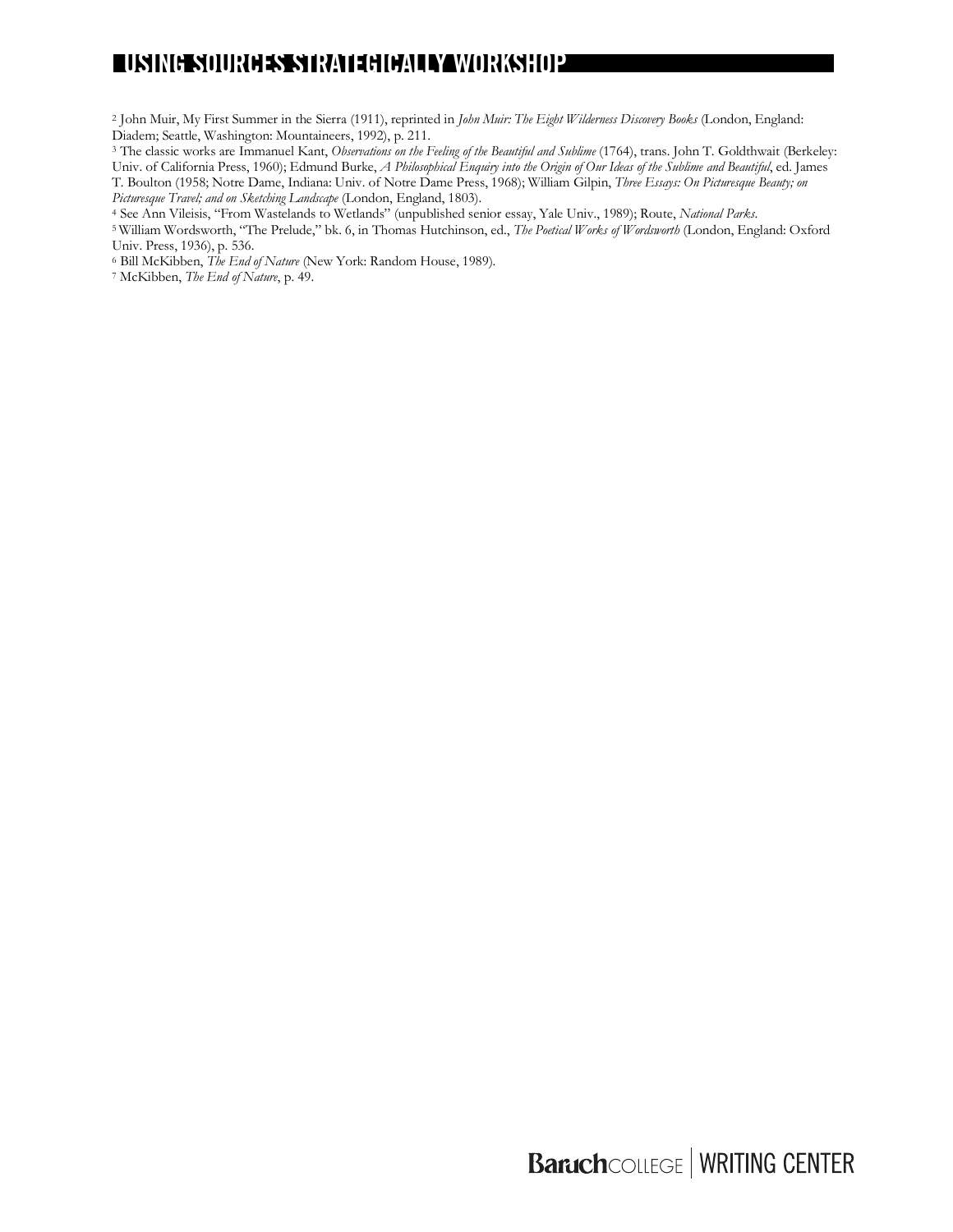## **PLANNING RESEARCH-BASED WRITING**

|            | <b>Supporting Sources</b> | <b>Complicating Sources</b> |
|------------|---------------------------|-----------------------------|
| Background |                           |                             |
| Exhibit    |                           |                             |
| Argument   |                           |                             |
| Method     |                           |                             |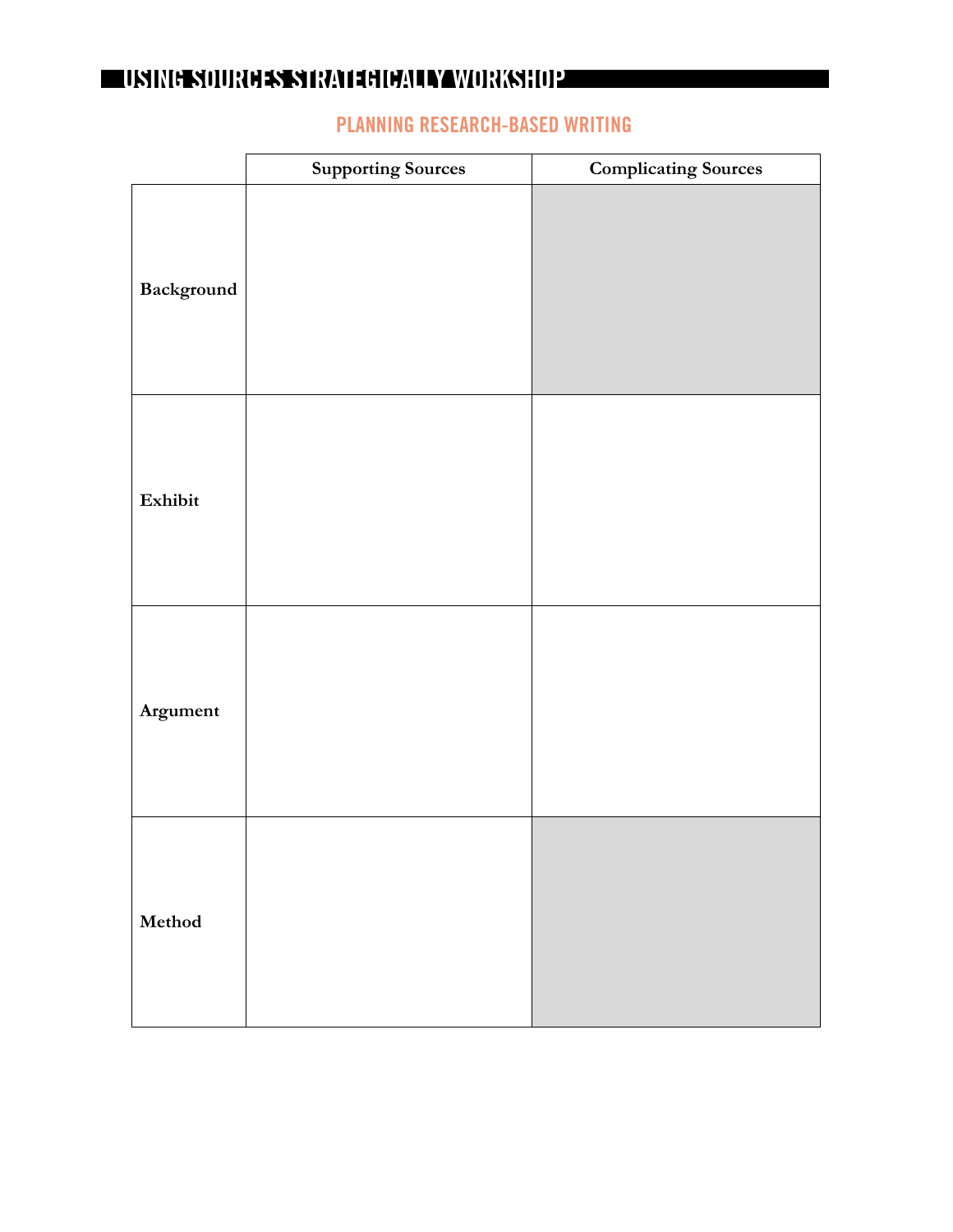## **IDENTIFYING SOURCE TYPES REFERENCE SHEET**

*from* "The Trouble with Wilderness"\*

The time has come to rethink wilderness.

This will seem a heretical claim to many environmentalists, since the idea of wilderness has for decades been a fundamental tenet—indeed, a passion—of the environmental movement, especially in the United States. For many Americans wilderness stands as the last remaining place where civilization, that all too human disease, has not fully infected the earth.…

But is it? The more one knows of its peculiar history, the more one realizes that wilderness is not quite what it seems. Far from being the one place on earth that stands apart from humanity, it is quite profoundly a human creation—indeed, the creation of very particular human cultures at very particular moments in human history.…

As late as the eighteenth century, the most common usage of the word "wilderness" in the English language referred to landscapes that generally carried adjectives far different from the ones they attract today. **To be a wilderness then was to be "deserted," "savage," "desolate," "barren" in short, a "waste," the word's nearest synonym.1**…But by the end of the nineteenth century, all this had changed. The wastelands that had once seemed worthless had for some people come to seem almost beyond price….**When John Muir arrived in the Sierra Nevada in 1869, he would declare, "No description of Heaven that I have ever heard or read of seems half so fine."2**…The sources of this rather astonishing transformation were many, but for the purposes of this essay they can be gathered under two broad headings: the sublime and the frontier. Of the two, the sublime is the older and more pervasive cultural construct, being one of the most important expressions of that broad transatlantic movement we today label as romanticism…

**In the theories of Edmund Burke, Immanuel Kant, William Gilpin, and others, sublime landscapes were those rare places on earth where one had more chance than elsewhere to glimpse the face of God.3** Romantics had a clear notion of where one could be most sure of having this experience. Although God might, of course, choose to show Himself anywhere, He would most often be found in those vast, powerful landscapes where one could not help feeling insignificant and being reminded of one's own mortality. Where were these sublime places? The eighteenth century catalog of their locations feels very familiar, for we still see and value landscapes as it taught us to do. God was on the mountaintop, in the chasm, in the waterfall, in the thundercloud, in the rainbow, in the sunset. One has only to think of the sites that Americans chose for their first national parks—Yellowstone, Yosemite, Grand Canyon, Rainier, Zion—to realize that virtually all of them fit one or more of these categories. Less sublime landscapes simply did not appear worthy of such protection; **not until the 1940s, for instance, would the first swamp be honored, in Everglades National Park, and to this day there is no national park in the grasslands.4**

#### **Background**

The OED is a generally undebated source of historical fact, used here to establish a definition in context.

#### **Exhibit**

**1**

**2**

**3**

**4**

Cronon cites Muir as an example or instance of seeing wilderness as "almost beyond price."

#### **Method**

Burke, Kant, and Gilpin have "theories" of the sublime that Cronon uses to lend structure to his analysis of exhibits to come.

#### **Background**

The source offers indisputable fact about historical events, i.e., when Everglades was dedicated.

 <sup>\*</sup> Cronon, William. "The Trouble with Wilderness; or, Getting Back to the Wrong Nature." *Uncommon Ground: Rethinking the Human Place in Nature.* Ed. William Cronon. New York: W.W. Norton, 1996. 69-90.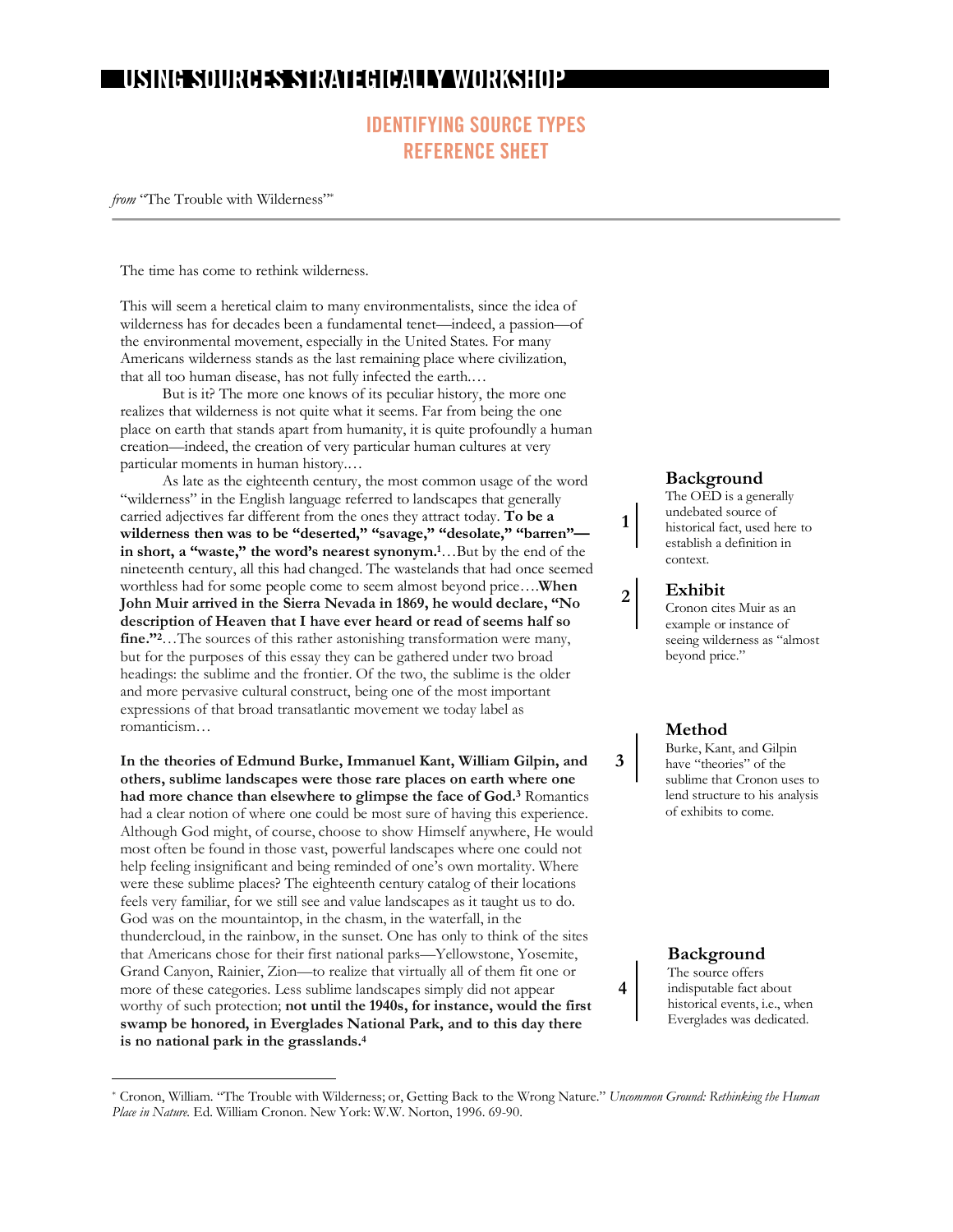**[NAME] WORKSHOP** Among the best proofs that one had entered a sublime landscape was the emotion it evoked. For the early romantic writers and artists who first began to celebrate it, the sublime was far from being a pleasurable experience. The classic description is that of William Wordsworth as he recounted climbing the Alps and crossing the Simplon Pass in his autobiographical poem "The Prelude." There, surrounded by crags and waterfalls, the poet felt himself literally to be in the presence of the divine—and experienced an emotion remarkably close to terror:

> **The immeasurable height Of woods decaying, never to be decayed, The stationary blasts of waterfalls, And in the narrow rent at every turn Winds thwarting winds, bewildered and forlorn, The torrents shooting from the clear blue sky, The rocks that muttered close upon our ears, Black drizzling crags that spake by the way-side As if a voice were in them, the sick sight And giddy prospect of the raving stream, The unfettered clouds and region of the Heavens, Tumult and peace, the darkness and the light Were all like workings of one mind, the features Of the same face, blossoms upon one tree; Characters of the great Apocalypse, The types and symbols of Eternity, Of first, and last, and midst, and without end.5**

This was no casual stroll in the mountains, no simple sojourn in the gentle lap of nonhuman nature. What Wordsworth described was nothing less than a religious experience, akin to that of the Old Testament prophets as they conversed with their wrathful God. The symbols he detected in this wilderness landscape were more supernatural than natural, and they inspired more awe and dismay than joy or pleasure. No mere mortal was meant to linger long in such a place, so it was with considerable relief that Wordsworth and his companion made their way back down from the peaks to the sheltering valleys.…

…Perhaps the most suggestive example of the way that wilderness thinking can underpin other environmental concerns has emerged in the recent debate about "global change." In 1989 the journalist Bill McKibben published a book entitled *The End of Nature*, in which **he argued that the prospect of global climate change as a result of unintentional human manipulation of the atmosphere means that nature as we once knew it no longer exists.6** Whereas earlier generations inhabited a natural world that remained more or less unaffected by their actions, our own generation is uniquely different. We and our children will henceforth live in a biosphere completely altered by our own activity, a planet in which the human and the natural can no longer be distinguished, because the one has overwhelmed the other. **In McKibben's view, nature has died, and we are responsible for killing it. "The planet," he declares, "is utterly different now."7**

But such a perspective is possible only if we accept the wilderness premise that nature, to be natural, must also be pristine—remote from humanity and untouched by our common past. In fact, everything we know about environmental history suggests [the opposite—]that people have been manipulating the natural world on various scales for as long as we have a record of their passing.

**Exhibit**

**5**

**6 7**

A classic exhibit—even down to the blockquoting—presented so Cronon can close-read it through the lens of his method texts' theory of the sublime.

#### **Argument**

As the final paragraph of the excerpt makes clear, Cronon presents McKibbin's argument in order to rebut it with his own analytical claims.